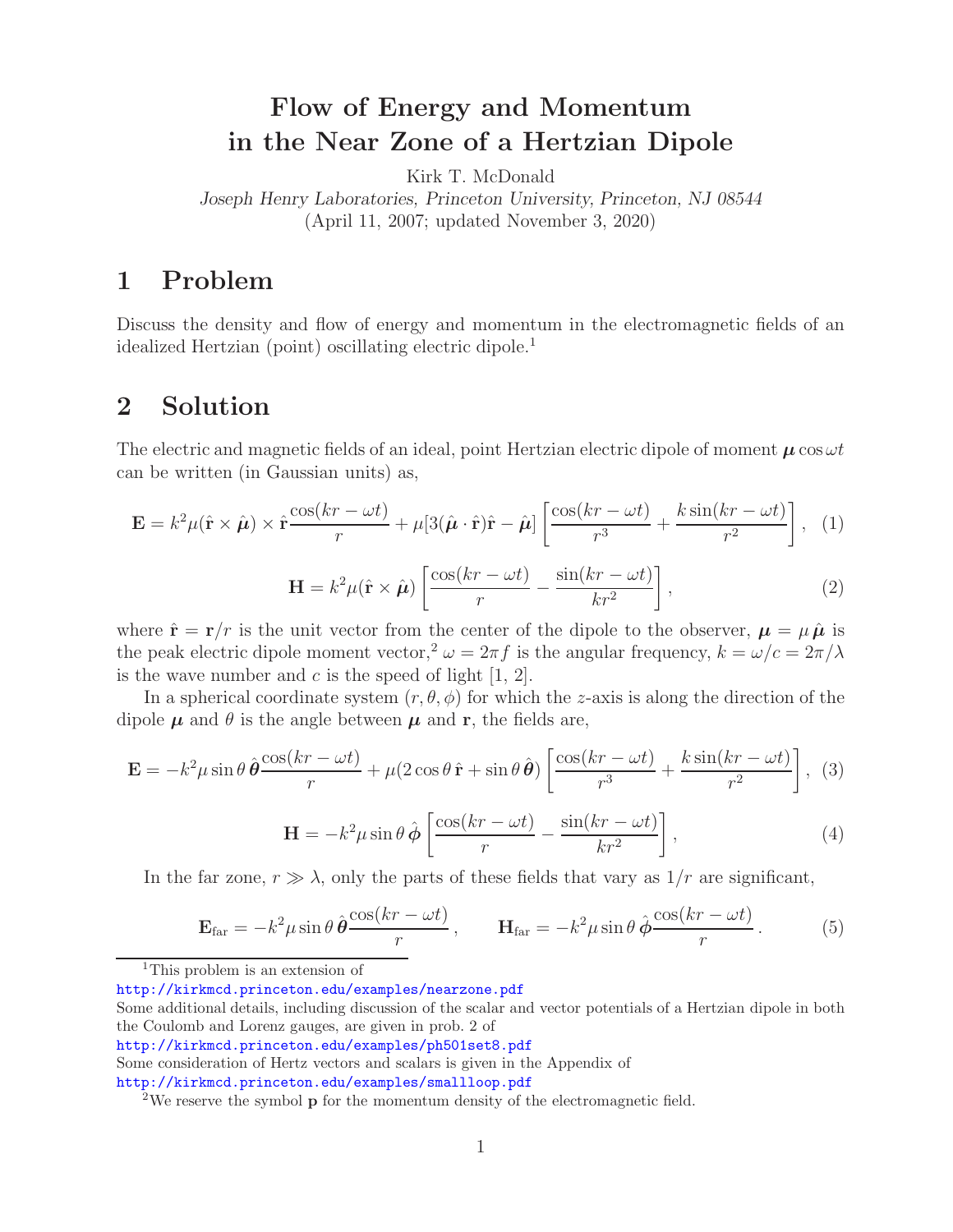These fields are often called the **radiation** fields. Note that even in the near zone,  $r \leq \lambda$ , terms of the form (5) are present, and we say that the radiation fields exist in the near zone as well as in the far zone.

Of course, in the near zone of the dipole the radiation fields are smaller that the other components of **E** and **H**. The most prominent feature of the fields in the near zone is that the electric field looks a lot like that of an electrostatic dipole, as shown in the figure below. Because field patterns that look like radiation are discernable only for  $r \gtrsim \lambda$ , there may be an impression that the radiation is created at some distance from an antenna, rather than at the antenna itself.

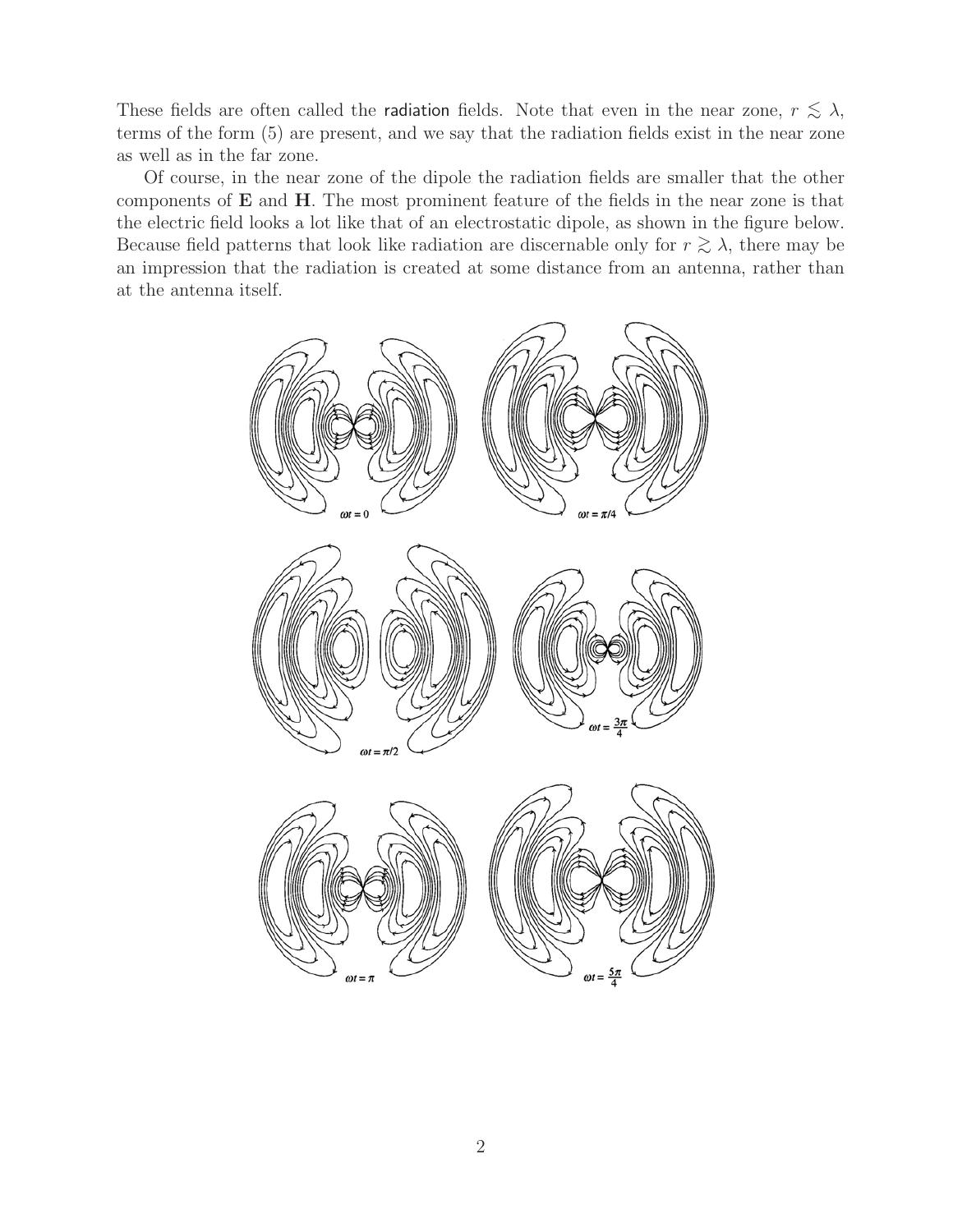### **2.1 Energy Density**

According to Maxwell the density of energy stored in the electromagnetic field (in vacuum) is,

$$
u = \frac{E^2 + H^2}{8\pi}.
$$
\n<sup>(6)</sup>

For the fields  $(3)-(4)$ , we find,

$$
u = \frac{\mu^2}{4\pi} \left\{ \left[ \frac{k^4 \sin^2 \theta}{r^2} + \frac{3 \cos^2 \theta + 1}{2r^6} \right] \cos^2(kr - \omega t) + \frac{k^2 (1 + \cos^2 \theta)}{r^4} \sin^2(kr - \omega t) - \left[ \frac{k^3 \sin^2 \theta}{2r^3} - \frac{k(3 \cos^2 \theta + 1)}{2r^5} \right] \sin 2(kr - \omega t) \right\}.
$$
 (7)

The first term of eq. (7) is the energy associated with the radiation fields, while the second term is the electrostatic energy of the dipole  $\mu$  multiplied by the wave function cos<sup>2</sup>(kr –  $\omega t$ ). The other three terms are due to interference between the radiation fields and the quasistatic field of the oscillating dipole. Rewriting eq. (7) in terms of its Fourier components, we have,

$$
u = \frac{\mu^2}{8\pi} \left\{ \frac{k^4 \sin^2 \theta}{r^2} + \frac{k^2 (1 + \cos^2 \theta)}{r^4} + \frac{3 \cos^2 \theta + 1}{2r^6} + \left[ \frac{k^4 \sin^2 \theta}{r^2} - \frac{k^2 (1 + \cos^2 \theta)}{r^4} + \frac{3 \cos^2 \theta + 1}{2r^6} \right] \cos 2(kr - \omega t) - \left[ \frac{2k^3 \sin^2 \theta}{r^3} - \frac{k(3 \cos^2 \theta + 1)}{r^5} \right] \sin 2(kr - \omega t) \right\}.
$$
 (8)

It is of interest to record the total energy density,

$$
U(t) = \int u(\mathbf{r}, t) d\text{Vol} = 2\pi \int_0^\infty r^2 dr \int_{-1}^1 d\cos\theta u(\mathbf{r}, t).
$$
 (9)

The part of the energy density (8) associated with radiation varies as  $1/r^2$ , so the integral of this energy density is infinite (since the forms  $(1)-(2)$  tacitly assumed that the antenna has been radiating "forever"). Hence, we obtain a finite result only if we restrict our attention to the energy  $U_{\text{near}}$  in the "near zone" of the antenna, which corresponds to the terms in eq. (8) that vary more quickly than  $1/r^2$ . Furthermore, we obtain a finite result only if we consider the energy in the region outside some small, but finite, radius  $a \ll \lambda$ . Thus,

$$
U_{\text{near}} = \frac{\mu^2}{4} \int_a^{\infty} r^2 dr \int_{-1}^1 d\cos\theta \left\{ \frac{k^2 (1 + \cos^2 \theta)}{r^4} + \frac{3 \cos^2 \theta + 1}{2r^6} + \left[ -\frac{k^2 (1 + \cos^2 \theta)}{r^4} + \frac{3 \cos^2 \theta + 1}{2r^6} \right] (\cos 2kr \cos 2\omega t + \sin 2kr \sin 2\omega t) - \left[ \frac{2k^3 \sin^2 \theta}{r^3} - \frac{k(3 \cos^2 \theta + 1)}{r^5} \right] (\sin 2kr \cos 2\omega t - \cos 2kr \sin 2\omega t) \right\}
$$
  
=  $\frac{\mu^2}{4} \int_a^{\infty} dr \left\{ \frac{8k^2}{3r^2} + \frac{2}{r^4} + \left[ -\frac{8k^2}{3r^2} + \frac{2}{r^4} \right] (\cos 2kr \cos 2\omega t + \sin 2kr \sin 2\omega t)$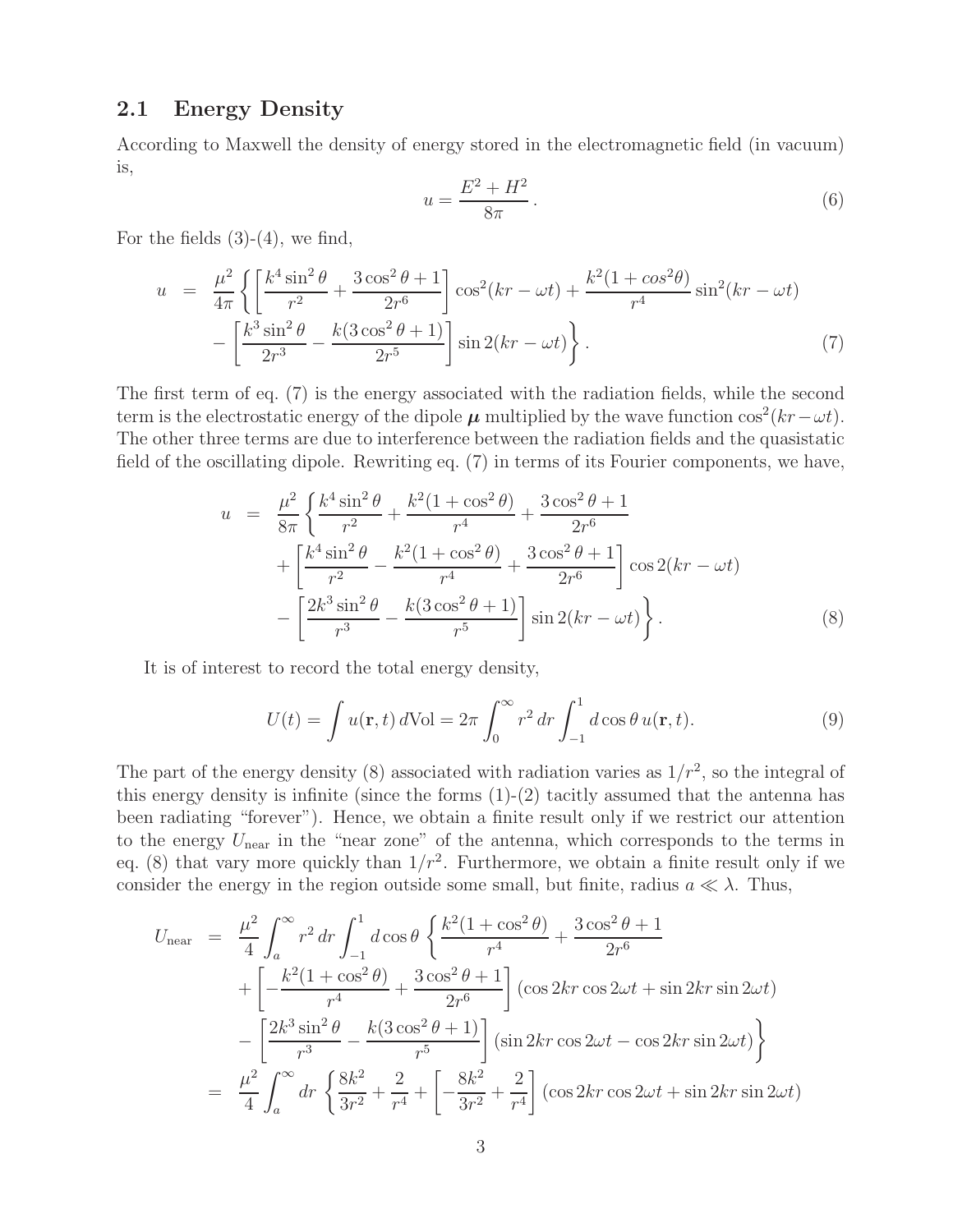$$
-\left[\frac{8k^3}{3r} - \frac{4k}{r^3}\right] \left(\sin 2kr \cos 2\omega t - \cos 2kr \sin 2\omega t\right)
$$
  

$$
\approx \frac{\mu^2}{4} \frac{2}{3a^3} (1 + \cos 2\omega t) = \frac{\mu^2 \cos^2 \omega t}{3a^3}.
$$
 (10)

The near-field energy oscillates in time, which implies there is an oscillatory exchange of energy between the electromagnetic fields and the source that drives the dipole antenna.

### **2.2 Energy Flow**

Since the radiated power comes from the antenna (from the power supply that drives the antenna), there must be a flow of energy out from the antenna into the surrounding space. The usual electrodynamic measure of energy flow is Poynting's vector [3],

$$
\mathbf{S} = \frac{c}{4\pi} \mathbf{E} \times \mathbf{H}.
$$
 (11)

When we use the fields  $(1)-(2)$  to calculate the Poynting vector we find six terms, some of which do not point along the radial vector  $\hat{\mathbf{r}}$ ,

$$
\mathbf{S} = \frac{c}{4\pi} \left\{ k^4 \mu^2 \sin^2 \theta \, \hat{\boldsymbol{\theta}} \times \hat{\boldsymbol{\phi}} \left[ \frac{\cos(kr - \omega t)}{r^2} - \frac{\cos(kr - \omega t) \sin(kr - \omega t)}{kr^3} \right] \right. \\ \left. - k^2 \mu^2 (2 \cos \theta \, \hat{\mathbf{r}} + \sin \theta \, \hat{\boldsymbol{\theta}}) \times \sin \theta \, \hat{\boldsymbol{\phi}} \left[ \frac{\cos^2(kr - \omega t) - \sin^2(kr - \omega t)}{r^4} \right. \\ \left. + \cos(kr - \omega t) \sin(kr - \omega t) \left( \frac{k}{r^3} - \frac{1}{kr^5} \right) \right] \right\} \\ = \frac{c\mu^2}{4\pi} \left\{ \sin^2 \theta \, \hat{\mathbf{r}} \left[ \frac{k^4 \cos^2(kr - \omega t)}{r^2} - \frac{k^2 \cos 2(kr - \omega t)}{r^4} - \frac{k^3 \sin 2(kr - \omega t)}{r^3} \left( 1 - \frac{1}{2k^2 r^2} \right) \right] \right. \\ \left. + \sin 2\theta \, \hat{\boldsymbol{\theta}} \left[ \frac{k^2 \cos 2(kr - \omega t)}{r^4} + \frac{k^3 \sin 2(kr - \omega t)}{2r^3} \left( 1 - \frac{1}{k^2 r^2} \right) \right] \right\} . \tag{12}
$$

Since the functions  $\cos 2(kr - \omega t)$  and  $\sin 2(kr - \omega t)$  can be both positive and negative, part of the energy flow is inwards at times, rather than outwards as expected for pure radiation. The presence of an inward flow of energy reinforces the conclusion of the previous section that there is an oscillatory exchange of energy between source and fields, rather than a simple flow of energy from the source to the fields.

However, we obtain a simple result if we consider only the time-averaged Poynting vector,  $\langle \mathbf{S} \rangle$ . Noting that  $\langle \cos^2(kr - \omega t) \rangle = 1/2$  and  $\langle \cos 2(kr - \omega t) \rangle = \langle \sin 2(kr - \omega t) \rangle = 0$ , eq (12) leads to,

$$
\langle \mathbf{S} \rangle = \frac{ck^4 \mu^2 \sin^2 \theta}{8\pi r^2} \hat{\mathbf{r}}.\tag{13}
$$

The time-average Poynting vector is purely radially outwards, and falls off as  $1/r^2$  at all radii, as expected for a flow of energy that originates in the oscillating point dipole. The time-average angular distribution  $d \langle P \rangle / d\Omega$  of the radiated power is related to the Poynting vector by,

$$
\frac{d\langle P\rangle}{d\Omega} = r^2 \,\hat{\mathbf{r}} \cdot \langle \mathbf{S} \rangle = \frac{ck^4 \mu^2 \sin^2 \theta}{8\pi} = \frac{\mu^2 \omega^4 \sin^2 \theta}{8\pi c^3},\tag{14}
$$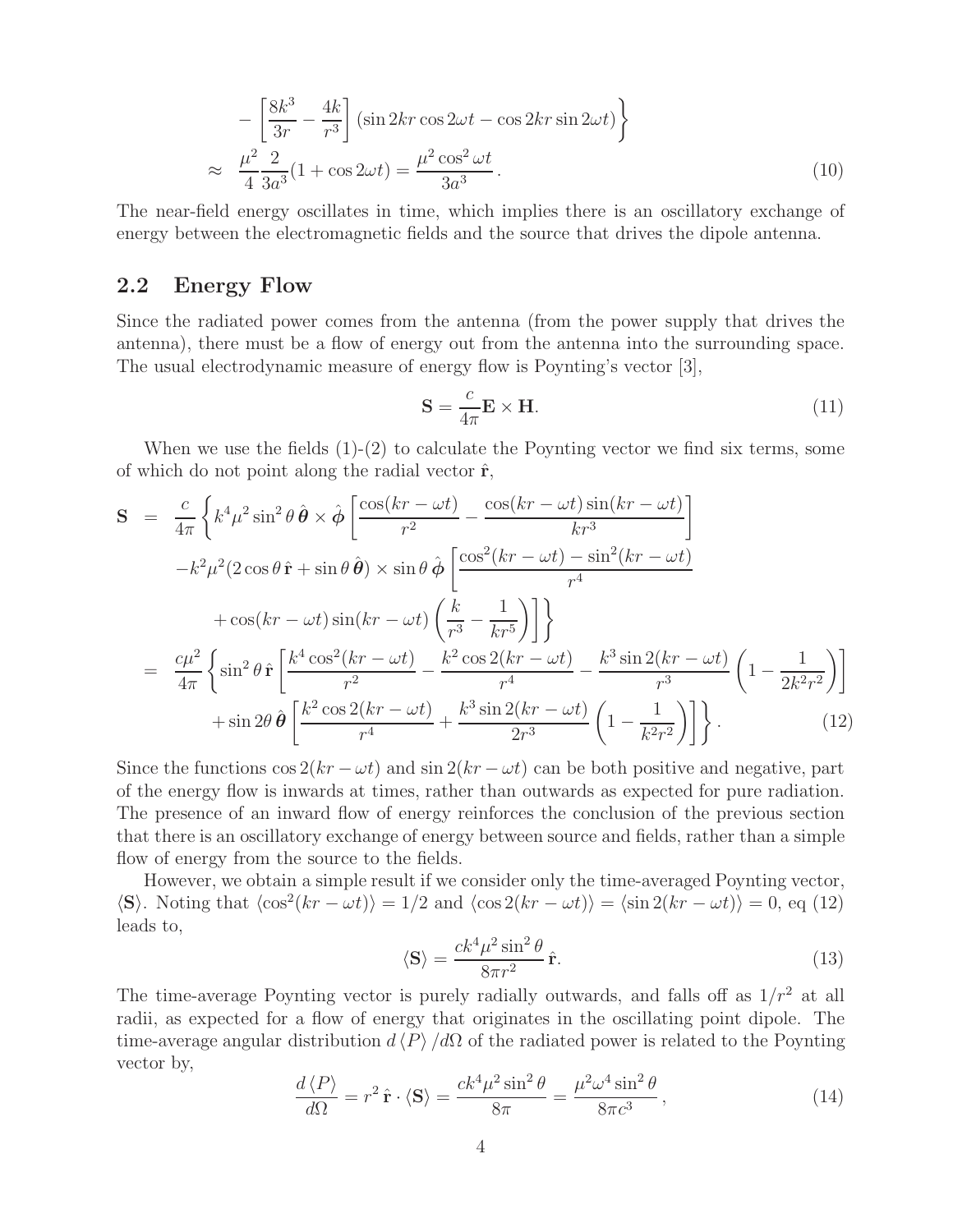which is the expression usually derived for dipole radiation in the far zone. Here we see that this expression holds in the near zone as well.

We conclude that radiation, as measured by the time-averaged Poynting vector, exists in the near zone of an antenna as well as in the far zone.

*We verify that the Poynting vector* **S** *corresponds to the flow of energy such that the continuity equation,*

$$
\nabla \cdot \mathbf{S} + \frac{\partial u}{\partial t} = 0,\tag{15}
$$

*is satisfied. From eq. (8) we have,*

$$
\frac{\partial u}{\partial t} = \frac{c\mu^2}{4\pi} \left[ \frac{k^5 \sin^2 \theta}{r^2} - \frac{2k^3}{r^4} + \frac{k(3\cos^2 \theta + 1)}{2r^6} \right] \sin 2(kr - \omega t) \n+ \frac{c\mu^2}{4\pi} \left[ \frac{2k^4 \sin^2 \theta}{r^3} - \frac{k^2(3\cos^2 \theta + 1)}{r^5} \right] \cos 2(kr - \omega t),
$$
\n(16)

*while from eq.(12) we find,*

$$
\nabla \cdot \mathbf{S} = \frac{1}{r^2} \frac{\partial}{\partial r} (rS_r) + \frac{1}{r \sin \theta} \frac{\partial}{\partial \theta} (\sin \theta S_{\theta})
$$
  
\n
$$
= \frac{c\mu^2}{4\pi} \left\{ \sin^2 \theta \left[ -\frac{k^5 \sin 2(kr - \omega t)}{r^2} + \frac{2k^3 \sin 2(kr - \omega t)}{r^4} + \frac{2k^2 \cos 2(kr - \omega t)}{r^5} - \frac{2k^4 \cos 2(kr - \omega t)}{r^3} \left( 1 - \frac{1}{2k^2 r^2} \right) + \frac{k^3 \sin 2(kr - \omega t)}{r^4} \left( 1 - \frac{3}{2k^2 r^2} \right) \right] + (3 \cos^2 \theta - 1) \left[ \frac{2k^2 \cos 2(kr - \omega t)}{r^5} + \frac{k^3 \sin 2(kr - \omega t)}{r^4} \left( 1 - \frac{1}{k^2 r^2} \right) \right] \right\}
$$
  
\n
$$
= \frac{c\mu^2}{4\pi} \left[ -\frac{k^5 \sin^2 \theta}{r^2} + \frac{2k^3}{r^4} - \frac{k(3 \cos^2 \theta + 1)}{2r^6} \right] \sin 2(kr - \omega t)
$$
  
\n
$$
- \frac{c\mu^2}{4\pi} \left[ \frac{2k^4 \sin^2 \theta}{r^3} - \frac{k^2 (3 \cos^2 \theta + 1)}{r^5} \right] \cos 2(kr - \omega t) = -\frac{\partial u}{\partial t}.
$$
 (17)

*We note that the part of the energy density due only to the radiation fields,*

$$
u_{\rm rad} = \frac{k^4 \mu^2 \sin^2 \theta}{4\pi r^2} \cos^2(kr - \omega t),\tag{18}
$$

*and the part of the Poynting vector due only to the radiation fields,*

$$
\mathbf{S}_{\text{rad}} = \frac{ck^4 \mu^2 \sin^2 \theta}{4\pi r^2} \cos^2(kr - \omega t) \,\hat{\mathbf{r}},\tag{19}
$$

*obey the continuity equation,*

$$
\nabla \cdot \mathbf{S}_{\text{rad}} + \frac{\partial u_{\text{rad}}}{\partial t} = 0. \tag{20}
$$

*We can identify part of the energy density as being due to the quasistatic electric dipole,*

$$
u_{\text{dipole}} = \frac{\mu^2 (3\cos^2\theta + 1)}{8\pi r^6} \cos^2(kr - \omega t). \tag{21}
$$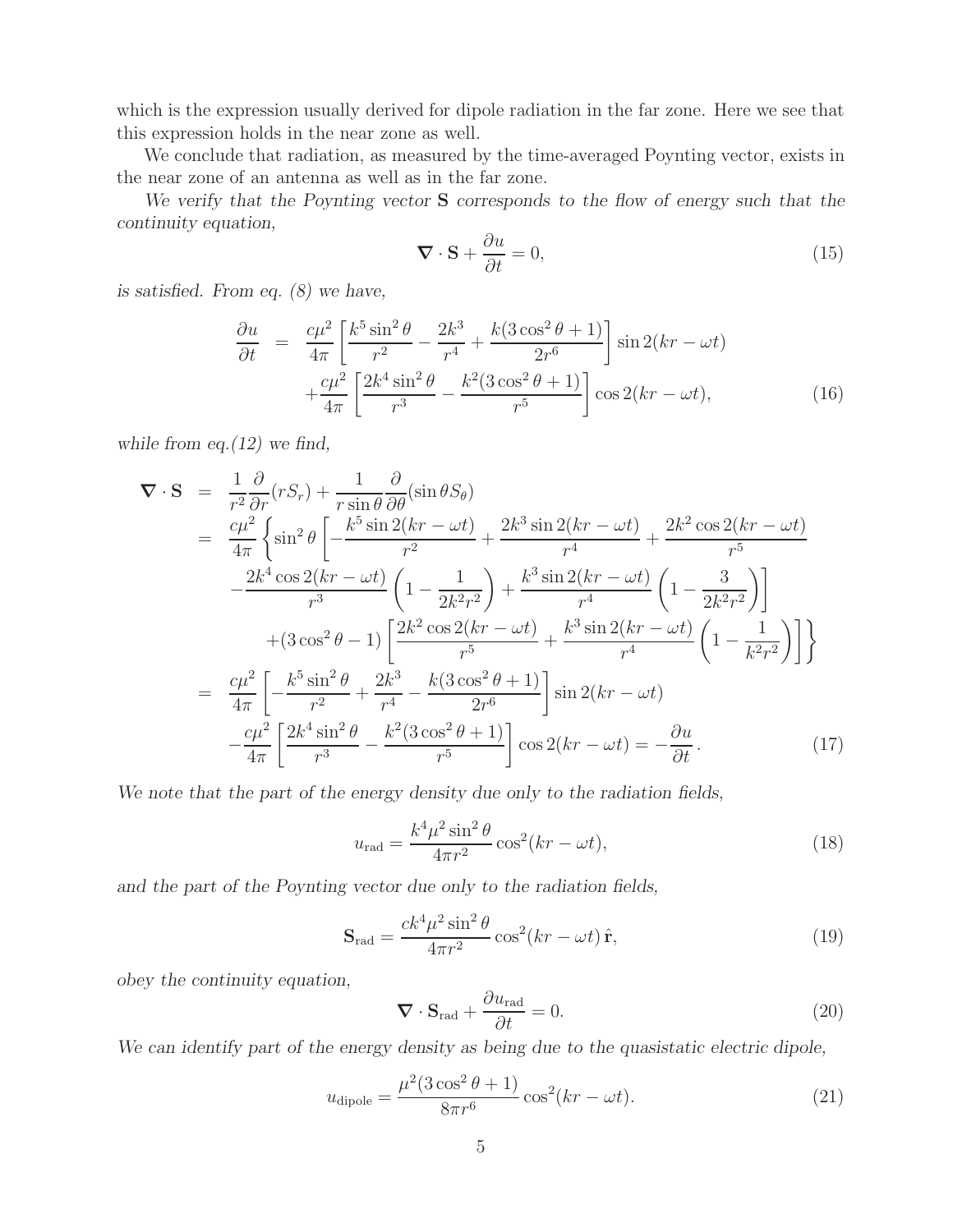*However, there is no magnetic field, and hence no Poynting vector, associated with the quasistatic electric dipole. Hence, conservation of energy in the field of the quasistatic electric dipole can be accounted for only when we consider the interference terms of the Poynting vector that involve the quasistatic dipole fields and the so-called intermediate-zone fields of eqs. (3)-(4) that vary as*  $1/r^2$ .

### **2.3 Momentum Density**

As noted by Abraham  $[4]$ ,<sup>3</sup> the Poynting vector plays the dual role of describing the energy flow in the electromagnetic field as well as the density **p** of momentum stored in the field,

$$
\mathbf{p} = \frac{\mathbf{E} \times \mathbf{H}}{4\pi c} = \frac{\mathbf{S}}{c^2},\tag{22}
$$

where we restrict our attention to waves in vacuum.<sup>4</sup>

From eq. (12) we obtain the momentum density of the fields of the oscillating dipole,

$$
\mathbf{p} = \frac{\mu^2}{4\pi c} \left\{ \sin^2 \theta \, \hat{\mathbf{r}} \left[ \frac{k^4 \cos^2(kr - \omega t)}{r^2} - \frac{k^2 \cos 2(kr - \omega t)}{r^4} - \frac{k^3 \sin 2(kr - \omega t)}{r^3} \left( 1 - \frac{1}{2k^2 r^2} \right) \right] + \sin 2\theta \, \hat{\theta} \left[ \frac{k^2 \cos 2(kr - \omega t)}{r^4} + \frac{k^3 \sin 2(kr - \omega t)}{2r^3} \left( 1 - \frac{1}{k^2 r^2} \right) \right] \right\}.
$$
 (23)

The part of the momentum density associated only with the radiation fields is,

$$
\mathbf{p}_{\rm rad} = \frac{\mathbf{S}_{\rm rad}}{c^2} = \frac{u_{\rm rad}}{c} \hat{\mathbf{r}} = \frac{k^4 \mu^2 \sin^2 \theta}{4\pi c r^2} \cos^2(kr - \omega t) \hat{\mathbf{r}}.
$$
 (24)

### **3 Momentum Flux**

If we know the velocity with which the momentum is flowing, we can identify a momentum flux (tensor) Π as the product of the momentum density and its velocity. The radiation fields propagate radially with velocity  $c$ , so we identify,

$$
\Pi_{\text{rad},rr} = cp_{\text{rad},r} = u_{\text{rad}} = \frac{k^4 \mu^2 \sin^2 \theta}{4\pi r^2} \cos^2(kr - \omega t). \tag{25}
$$

For a more general consideration of momentum flux, we note that the time rate of change of momentum density, ∂**p**/∂t, has dimensions of a force density. We recall that Maxwell described the forces associated with electromagnetic fields in terms of the stress tensor T, whose components are (for fields in vacuum),

$$
\mathsf{T}_{ij} = \frac{E_i E_j + H_i H_j}{4\pi} - u\delta_{ij},\tag{26}
$$

<sup>&</sup>lt;sup>3</sup>Variants of this relation were discussed earlier by Thomson  $[5, 6]$  and by Poincaré  $[7]$ .

<sup>4</sup>For waves in a dielectric medium one must also consider the momentum of the oscillating dipoles of that medium, which requires some care [8, 9].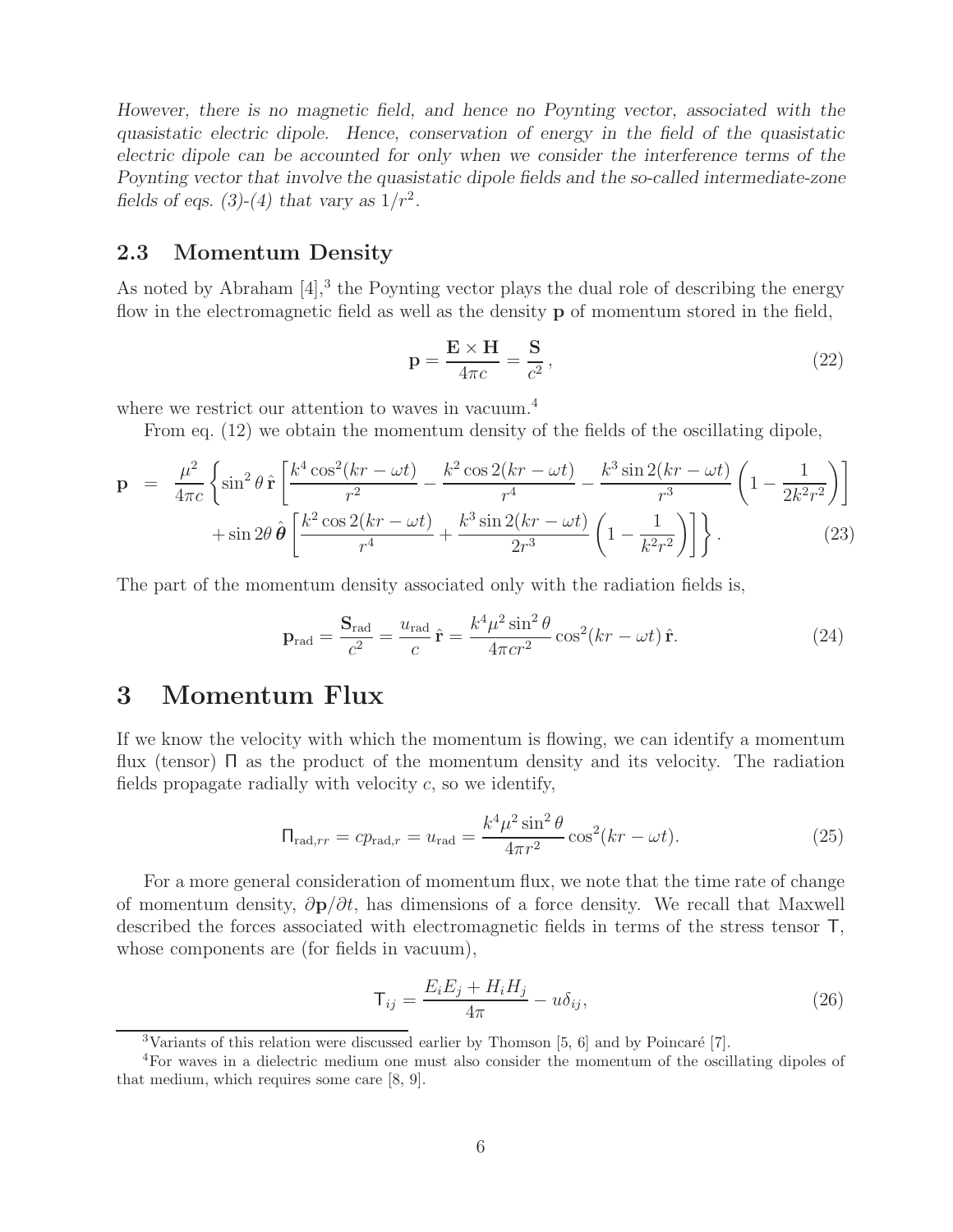where u is the energy density  $(6)$ . The volume force **f** density associated with the fields is the divergence of the stress tensor,

$$
\mathbf{f} = \nabla \cdot \mathbf{T},\tag{27}
$$

and the equation of continuity for electromagnetic field momentum is,

$$
\frac{\partial \mathbf{p}}{\partial t} - \mathbf{\nabla} \cdot \mathbf{T} = 0.
$$
 (28)

This leads to the interpretation of,

$$
\Pi = -\mathsf{T} = u\delta_{ij} - \frac{E_i E_j + H_i H_j}{4\pi} \tag{29}
$$

as the momentum flux tensor.

The six distinct momentum flux components for the fields of the Hertzian dipole are,

$$
\Pi_{rr} = \frac{\mu^2}{4\pi} \left\{ \left[ \frac{k^4 \sin^2 \theta}{r^2} + \frac{1 - 5 \cos^2 \theta}{2r^6} \right] \cos^2(kr - \omega t) + \frac{k^2 \cos 2\theta}{r^4} \cos 2(kr - \omega t) - \left[ \frac{k^3 \sin^2 \theta}{r^3} - \frac{k(1 - 5 \cos^2 \theta)}{2r^5} \right] \sin 2(kr - \omega t) - \frac{k^2 \cos^2 \theta}{r^4} \right\},
$$
\n(30)

$$
\Pi_{r\theta} = \Pi_{\theta r} = -\frac{\mu^2 \sin 2\theta}{4\pi} \left[ \frac{k^2 \sin 2(kr - \omega t)}{r^5} + \frac{\cos^2(kr - \omega t)}{r^6} \right],
$$
\n(31)

$$
\Pi_{r\phi} = \Pi_{\phi r} = 0,
$$
\n
$$
\Pi_{\theta\theta} = \frac{\mu^2}{8\pi} \left\{ \frac{5\cos^2\theta - 1}{r^6} \cos^2(kr - \omega t) + \frac{k^2(1 - 3\cos^2\theta)}{r^4} \cos 2(kr - \omega t) \right\}
$$
\n(32)

$$
\frac{8\pi}{8\pi} \left\{ \frac{r^6}{r^6} \cos(\kappa r - \omega t) + \frac{r^4}{r^4} \cos 2(\kappa r - \omega t) + \frac{k(5\cos^2\theta - 1)}{r^5} \sin 2(kr - \omega t) + \frac{k^2(1 + \cos^2\theta)}{r^4} \right\},
$$
\n(33)

$$
\Pi_{\theta\phi} = \Pi_{\phi\theta} = 0,
$$
\n
$$
\Pi_{\phi\phi} = \frac{\mu^2}{8\pi} \left\{ \frac{3\cos^2\theta + 1}{r^6} \cos^2(kr - \omega t) - \frac{k^2(1 + \cos^2\theta)}{r^4} \cos^2(kr - \omega t) + \frac{k(3\cos^2\theta + 1)}{r^5} \sin 2(kr - \omega t) + \frac{k^2(3\cos^2\theta - 1)}{r^4} \right\}.
$$
\n(34)

The momentum flux due only to the radiation fields is the first term of  $\Pi_{rr}$ , as anticipated in eq.  $(25)$ . The remaining terms of the tensor  $\Pi$  describe the somewhat nontrivial flow of momentum in the near zone of the antenna.

For comparison, we record the momentum flux associated with a static electric dipole  $\mu$ . Then, the magnetic field vanishes and the electric field is simply,

$$
\mathbf{E}_{\text{static}} = \mu \frac{3(\hat{\boldsymbol{\mu}} \cdot \hat{\mathbf{r}})\hat{\mathbf{r}} - \hat{\boldsymbol{\mu}}}{r^3} = \mu \frac{2\cos\theta\,\hat{\mathbf{r}} + \sin\theta\,\hat{\boldsymbol{\theta}}}{r^3}.
$$
 (36)

The field energy density is,

$$
u_{\text{static}} = \mu^2 \frac{3 \cos^2 \theta + 1}{8\pi r^6},\tag{37}
$$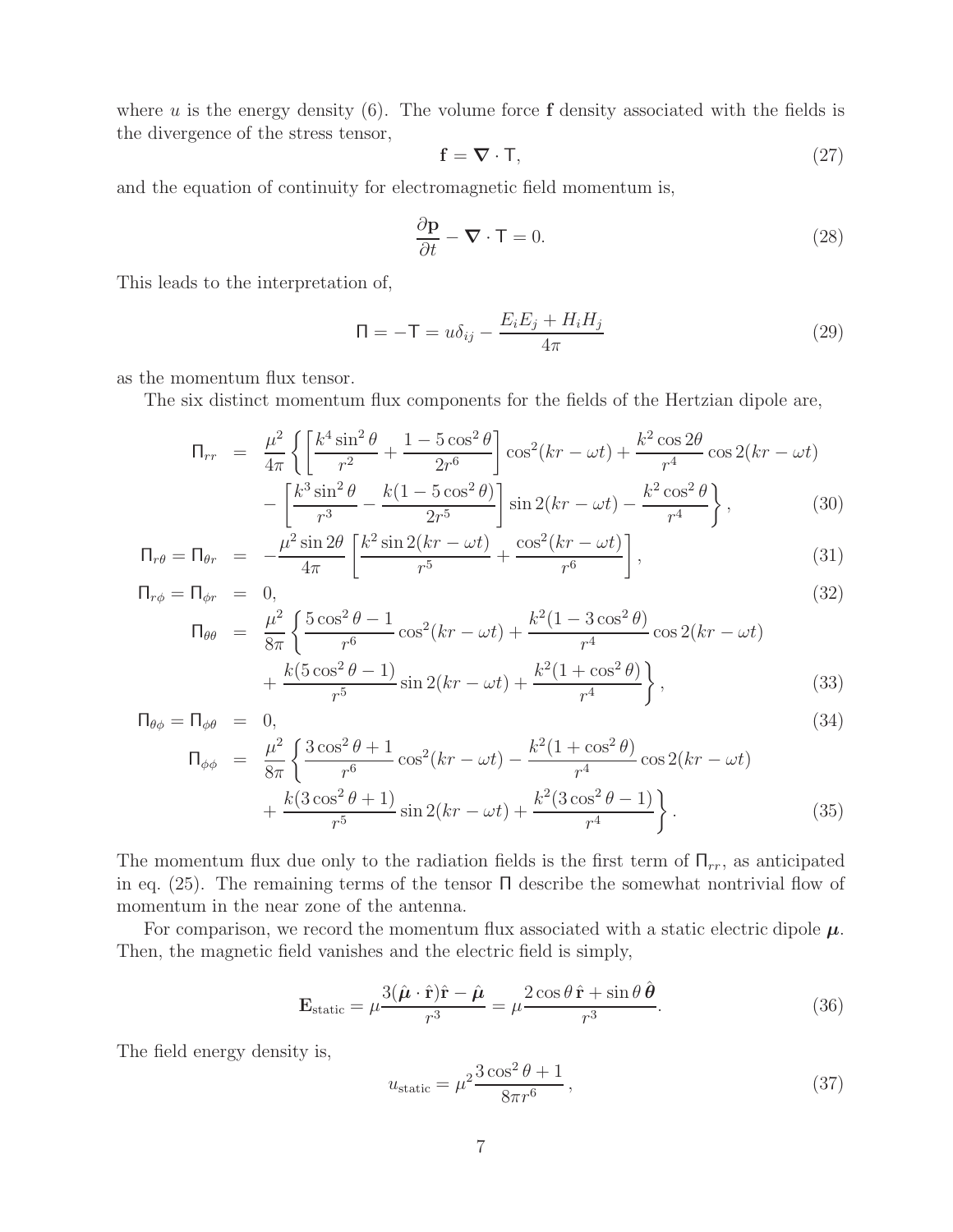and the components of the momentum-flux tensor are,

$$
\Pi_{\text{static},rr} = \mu^2 \frac{1 - 5\cos^2\theta}{8\pi r^6},\tag{38}
$$

$$
\Pi_{\text{static},r\theta} = \Pi_{\text{static},\theta r} = -m^2 \frac{\sin 2\theta}{4\pi r^6},\tag{39}
$$

$$
\Pi_{\text{static},r\phi} = \Pi_{\text{static},\phi r} = 0, \tag{40}
$$

$$
\Pi_{\text{static},\theta\theta} = \mu^2 \frac{5\cos^2\theta - 1}{8\pi r^6},\tag{41}
$$

$$
\Pi_{\text{static},\theta\phi} = \Pi_{\text{static},\phi\theta} = 0,\tag{42}
$$

$$
\Pi_{\text{static},\phi\phi} = \mu^2 \frac{3\cos^2\theta + 1}{8\pi r^6}.
$$
\n(43)

### **4 Wave Velocities**

### **4.1 Phase/Wavefront Velocity**

Since the electromagnetic fields of a Hertzian dipole are not plane waves we cannot simply speak of a phase velocity. But, we can consider the velocity of a wavefront, which is the essence of the phase velocity. Since the fields of an oscillating electric dipole are transverse magnetic, it is clearest to consider wavefronts of the magnetic field, eq. (4), which vanish on spherical surfaces given by,

$$
\tan(kr - \omega t) = kr, \qquad i.e., \qquad t = \frac{r}{c} - \frac{1}{\omega} \tan^{-1} kr + \frac{n\pi}{\omega}.
$$
\n(44)

We designate the radial velocity of these surfaces as the phase velocity,

$$
v_p = \frac{dr}{dt} = \frac{1}{dt/dr} = c\left(1 + \frac{1}{k^2r^2}\right) > c.
$$
 (45)

In the near zone this phase velocity exceeds the speed of light in vacuum, while it approaches the speed of light in the far zone.

### **4.2 Energy/Group Velocity**

As discussed in eq. (17) of [10], we take the group velocity to be equal to the (time-averaged) energy velocity,

$$
v_g = \frac{\langle S \rangle}{\langle u \rangle} = \frac{c}{1 + \frac{\cot^2 \theta}{k^2 r^2} + \frac{3 \cos^2 \theta + 1}{2k^4 r^4 \sin^2 \theta}} < c,\tag{46}
$$

recalling eqs. (8) and (13). The group velocity is less than the speed of light at all angles and all radii, and is extremely small along the direction of the dipole moment, where the strength of the radiation is very weak. It is also extremely small for  $kr \ll 1$ , although one might question the meaning of the group velocity on this tiny length scale.

*Note that*  $v_qv_p \neq c^2$ *.*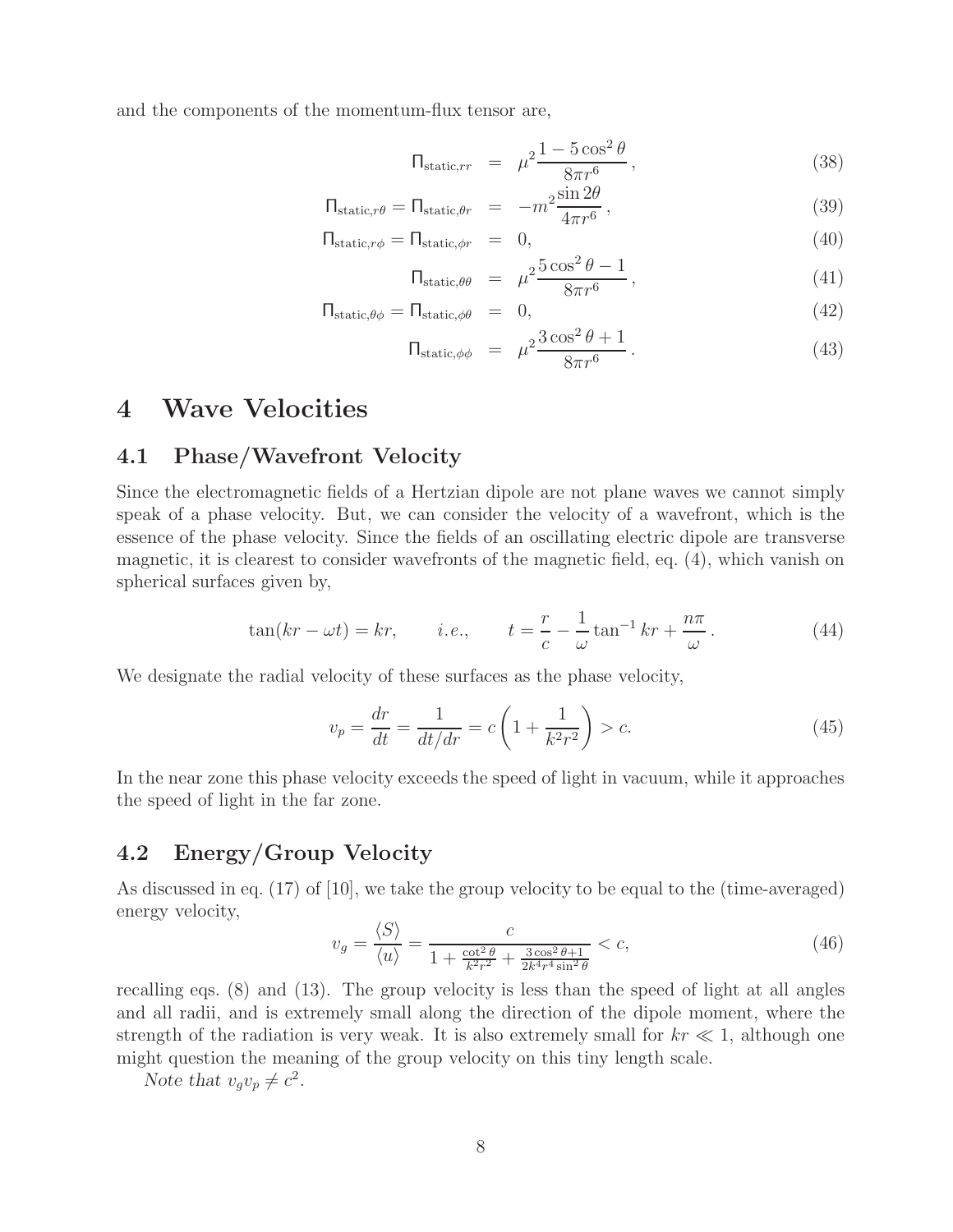### **4.3 Instantaneous Energy-Flow Velocity**

An instantaneous velocity **v** of the flow of energy in the electromagnetic field is sometimes taken to be the ratio of the Poynting vector to the energy density,<sup>5</sup>

$$
\mathbf{v} = \frac{\mathbf{S}}{u} = 2c \frac{\mathbf{E} \times \mathbf{B}}{E^2 + B^2}.
$$
 (47)

Note that the magnitude of **v** is bounded by,<sup>6</sup>

$$
v = |\mathbf{v}| \le c \frac{2EB}{E^2 + B^2} \le c,
$$
\n
$$
(48)
$$

and that the maximal  $v = c$  only occurs when  $E = B$  and  $\mathbf{E} \perp \mathbf{B}$ .

Referring to eqs.  $(18)-(19)$  we see that for large r,

$$
\mathbf{v} = c\,\hat{\mathbf{r}} \qquad (kr \gg 1),\tag{49}
$$

which seems quite satisfactory. In contrast, for  $kr \ll 1$ , eqs. (8) and (12) imply,

$$
u \rightarrow \frac{\mu^2}{8\pi r^6} (3\cos^2\theta + 1) [\cos^2(kr - \omega t) + kr\sin 2(kr - \omega t)] \qquad (kr \ll 1), \qquad (50)
$$

and,

$$
\mathbf{S} \to \frac{c\mu^2 k}{8\pi r^5} (\sin^2 \theta \,\hat{\mathbf{r}} - \sin 2\theta \,\theta) \sin 2(kr - \omega t), \qquad (kr \ll 1). \tag{51}
$$

Then,

$$
\mathbf{v} \rightarrow \frac{ckr}{3\cos^2\theta + 1} (\sin^2\theta \,\hat{\mathbf{r}} - \sin 2\theta \,\theta) \frac{\sin 2(kr - \omega t)}{\cos^2(kr - \omega t) + kr\sin 2(kr - \omega t)},
$$
  

$$
v = |\mathbf{v}| \rightarrow \frac{ckr\sin\theta}{\sqrt{3\cos^2\theta + 1}} \left| \frac{\sin 2(kr - \omega t)}{\cos^2(kr - \omega t) + kr\sin 2(kr - \omega t)} \right| \qquad (kr \ll 1). \tag{52}
$$

The largest values of  $v$  occur near the end of first and third quarters of every cycle, when  $\cos(kr - \omega t) \approx 0$ , and,

$$
v \to \frac{c \sin \theta}{\sqrt{3 \cos^2 \theta + 1}} \le c \qquad [kr \ll 1, \ \cos(kr - \omega t) = 0]. \tag{53}
$$

*The physical significance of the classical energy flow velocity (47) is unclear except at large* r*. In a quantum view, the electromagnetic fields are in general associated with virtual photons whose velocity can exceed* c*,* <sup>7</sup> *although photons can be said to have a definite velocity only once they have been observed; a variable velocity*  $\mathbf{v}(r, \theta, t)$  *such as eq.* (52) corresponds *to the distribution of possible velocities in an ensemble of virtual photons.*

<sup>&</sup>lt;sup>5</sup>J.J. Thomson developed the notion of field momentum density (22) essentially according to  $\mathbf{p} = \mathbf{S}/c^2 =$  $uv/c^2$  [5, 6]. See also eq. (19), p. 79 of [11], and p. 6 of [12]. The idea that an energy flux vector is the product of energy density and energy flow velocity seems to be due to Umov [13] (1874), based on Euler's continuity equation [14] for mass flow,  $\nabla \cdot (\rho \mathbf{v}) = -\partial \rho / \partial t$ . Poincaré applied this notion to an *électromagnétic fluide fictif* between eqs. (3) and (4) of [7] (1900). The energy-flow velocity (46) appeared on p. 392 of the textbook [15] and on p. 794 of [16]. See also[17]-[20]. Nonstandard definitions are considered in [21]-[23].

<sup>6</sup>*(Nov. 3, 2020).* Thanks to Oliver Johns for pointing this out.

<sup>7</sup>For a representation of electromagnetic fields in terms of electromagnetic plane waves with wavespeeds that can be other than  $c$ , see [24].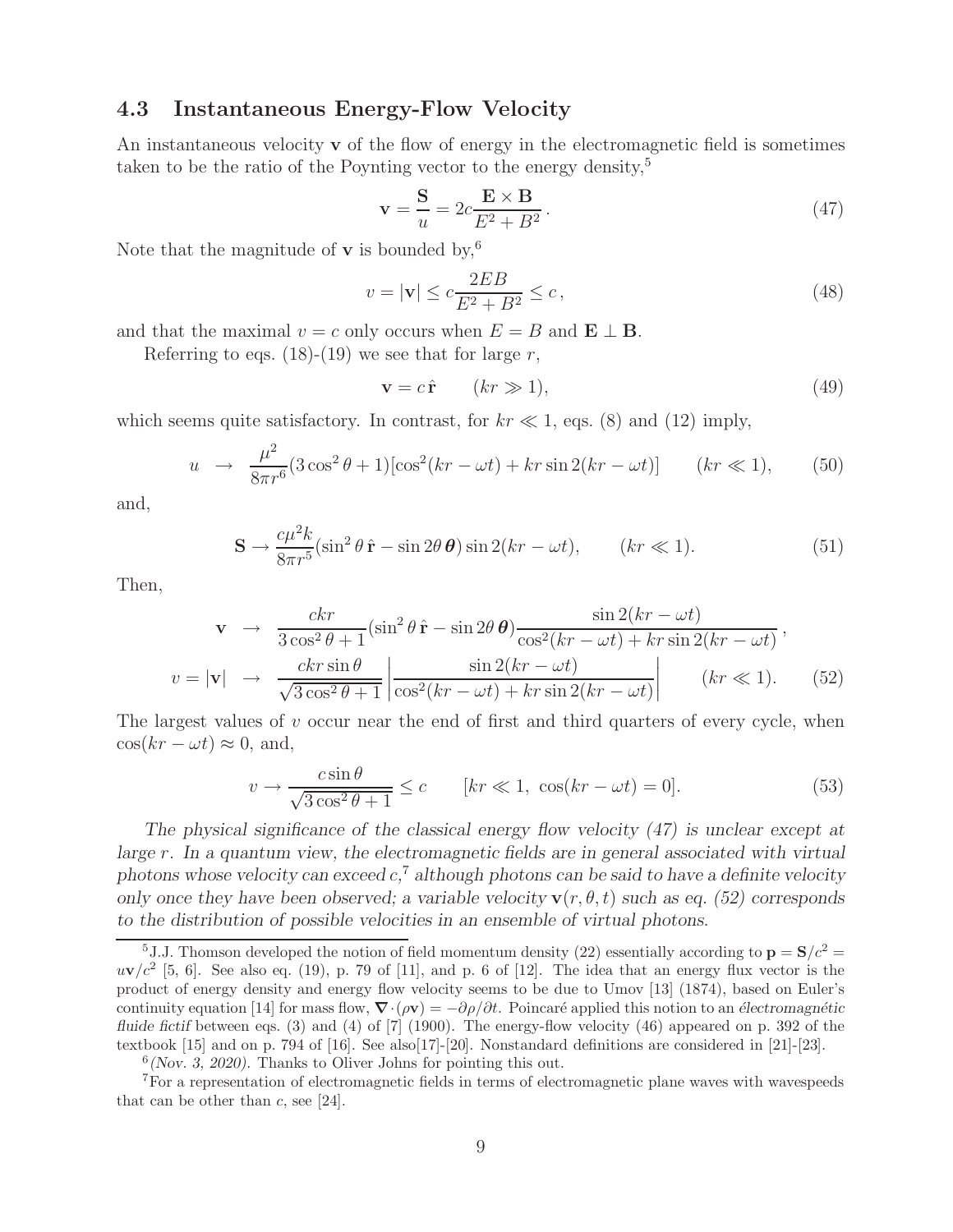## **References**

- [1] H. Hertz, *Die Kräfte electrischer Schwingungen, behandelt nach der Maxwell'schen Theorie*, Ann. d. Phys. **36**, 1 (1889), http://kirkmcd.princeton.edu/examples/EM/hertz\_ap\_36\_1\_89.pdf *The Forces of Electrical Oscillations Treated According to Maxwell's Theory*, Nature **39**, 402 (1889), http://kirkmcd.princeton.edu/examples/EM/hertz\_nature\_39\_402\_89.pdf reprinted in chap. 9 of H. Hertz, *Electric Waves* (Macmillan, 1900), http://kirkmcd.princeton.edu/examples/EM/hertz\_electric\_oscillations.pdf
- [2] Sec. 9.2 of J.D. Jackson, *Classical Electrodynamics*, 3rd ed. (Wiley, 1999), http://kirkmcd.princeton.edu/examples/EM/jackson\_ce3\_99.pdf
- [3] J.H. Poynting, *On the Transfer of Energy in the Electromagnetic Field*, Phil. Trans. Roy. Soc. London **175**, 343 (1884), http://kirkmcd.princeton.edu/examples/EM/poynting\_ptrsl\_175\_343\_84.pdf
- [4] M. Abraham, *Prinzipien der Dynamik des Elektrons*, Ann. Phys. **10**, 105 (1903), http://kirkmcd.princeton.edu/examples/EM/abraham\_ap\_10\_105\_03.pdf
- [5] J.J. Thomson, *On the Illustration of the Properties of the Electric Field by Means of Tubes of Electrostatic Induction*, Phil. Mag. **31**, 149 (1891), http://kirkmcd.princeton.edu/examples/EM/thomson\_pm\_31\_149\_91.pdf
- [6] J.J. Thomson, *Recent Researches in Electricity and Magnetism* (Clarendon Press, 1893), http://kirkmcd.princeton.edu/examples/EM/thomson\_recent\_researches\_in\_electricity.pdf
- [7] H. Poincar´e, *Th´eorie de Lorentz et le Principe de la R´eaction*, Arch. Ne´erl. **5**, 252 (1900), http://kirkmcd.princeton.edu/examples/EM/poincare\_an\_5\_252\_00.pdf
- [8] R. Peierls, *The momentum of light in a refracting medium*, Proc. Roy. Soc. London A **347**, 475 (1976), http://kirkmcd.princeton.edu/examples/EM/peierls\_prsla\_347\_475\_76.pdf
- [9] D.F. Nelson, *Momentum, pseudomomentum and wave momentum: Toward resolving the Minkowski-Abraham controversy*, Phys. Rev. A **44**, 3985 (1991), http://kirkmcd.princeton.edu/examples/EM/nelson\_pra\_44\_3985\_91.pdf
- [10] K.T. McDonald, *Radiation from Hertzian Dipoles in a Uniaxial Anisotropic Medium* (Nov. 16, 2007), http://kirkmcd.princeton.edu/examples/anisotropic.pdf
- [11] O. Heaviside, *Electromagnetic Theory*, Vol. 1 (Electrician Printing Co., 1893), http://kirkmcd.princeton.edu/examples/EM/heaviside\_electromagnetic\_theory\_1.pdf
- [12] H. Bateman, *The Mathematical Analysis of Electrical and Optical Wave Motion*, (Cambridge U. Press, 1915), http://kirkmcd.princeton.edu/examples/EM/bateman\_wave\_motion\_15.pdf
- [13] N. Umow, *Ableitung der Bewegungsgleichungen der Energie in continuirlichen Körpern*, Zeit. Math. Phys. **19**, 418 (1874), http://kirkmcd.princeton.edu/examples/EM/umow\_zmp\_19\_97,418\_74.pdf http://kirkmcd.princeton.edu/examples/EM/umov\_theorem.pdf